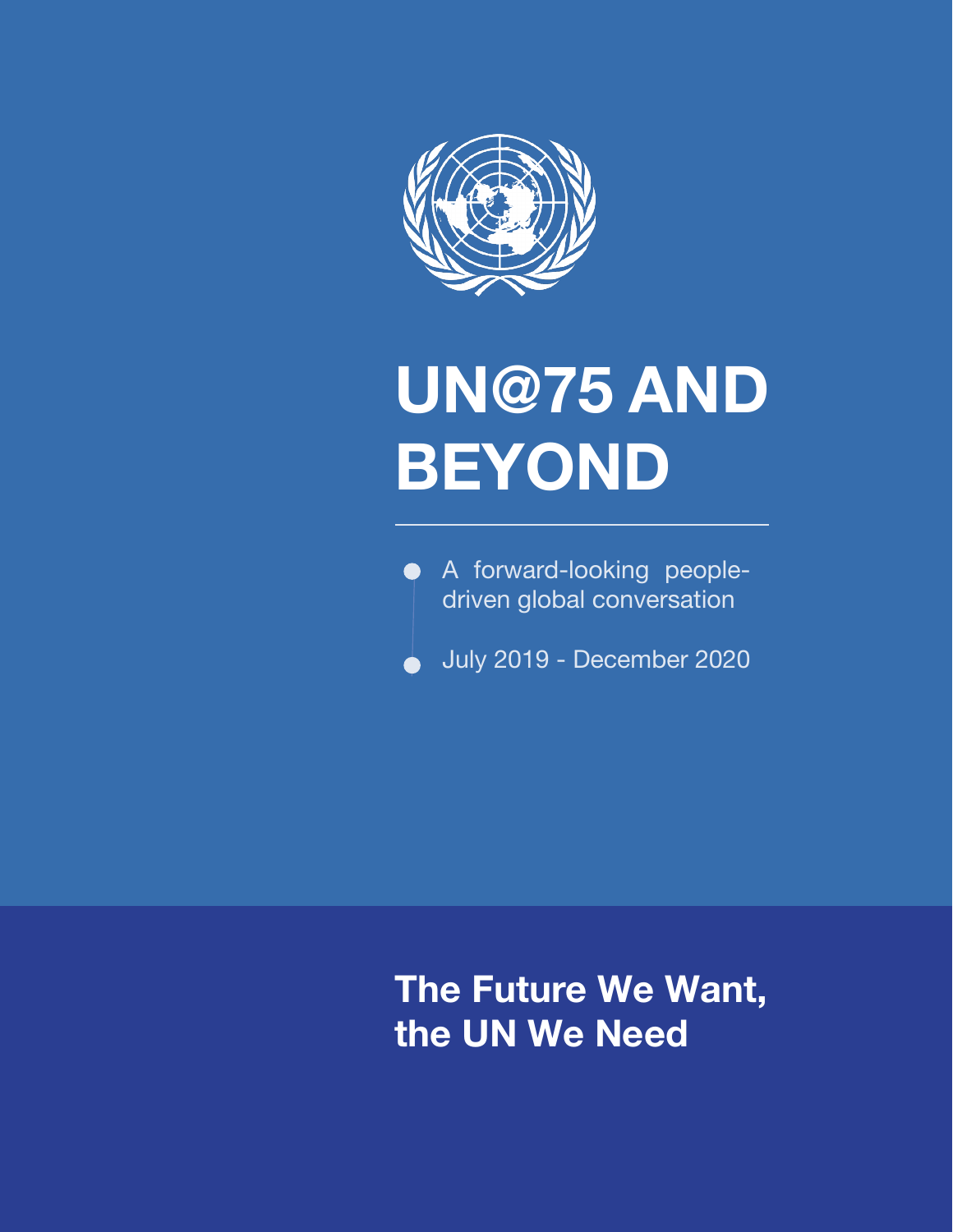Our future rests on solidarity. We must repair broken trust. We must reinvigorate our multilateral project. And we must uphold dignity for one and for all.

*UN Secretary-General António Guterres*

## **CONTENTS**

| <b>OVERVIEW</b>                  |    |
|----------------------------------|----|
| <b>DELIVERABLES AND TIMELINE</b> |    |
| 1 Build Partnerships             | 3  |
| 2 Develop Toolkit                | 4  |
| 3 Convene Global Dialogues       | 5  |
| 4 Feedback                       | 8  |
|                                  |    |
| <b>OPERATIONAL PLAN AND</b>      |    |
| <b>INDICATIVE BUDGET</b>         |    |
| <b>Operational Plan</b>          | 11 |
| <b>Indicative Budget lines</b>   | 11 |
|                                  |    |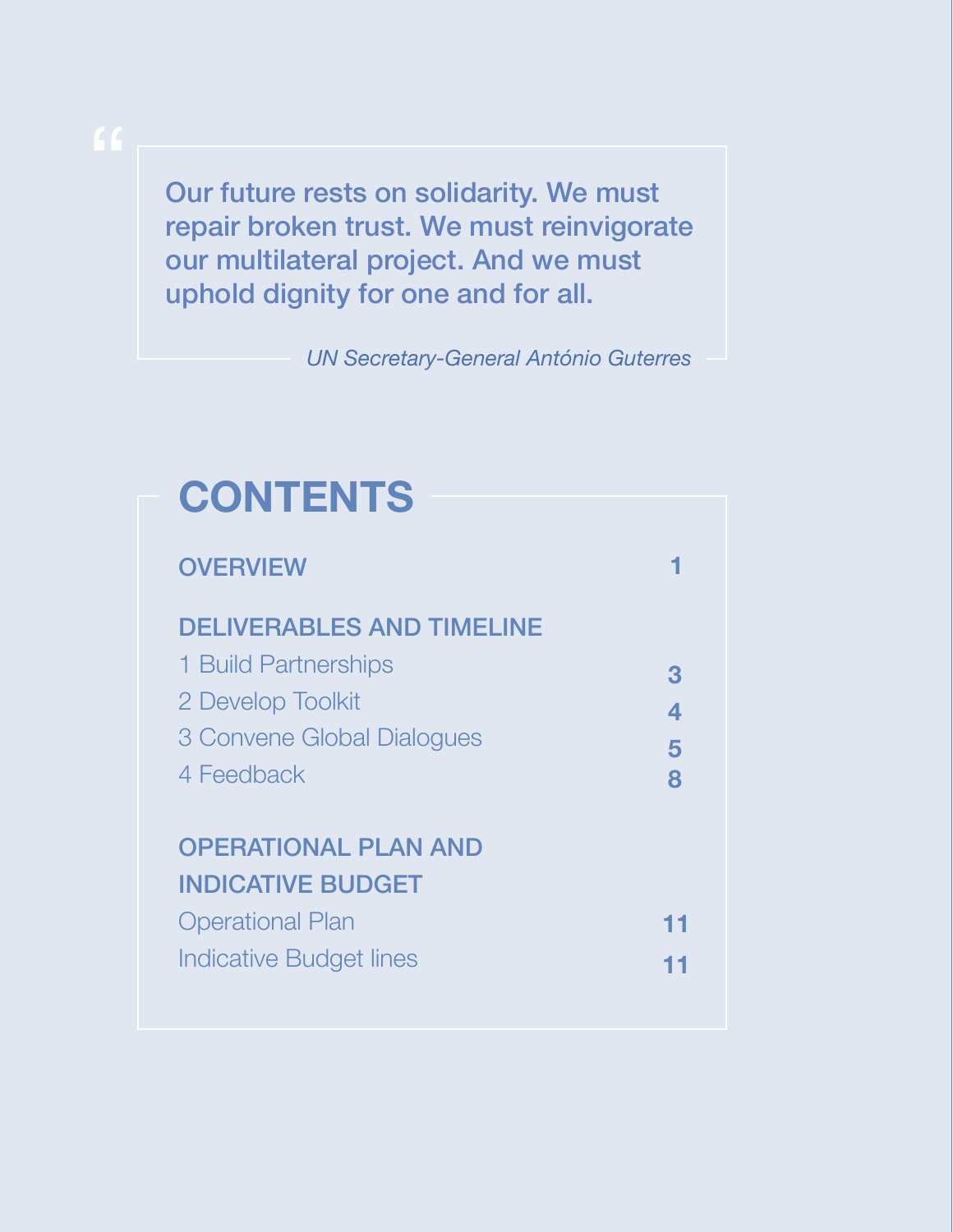## **OVERVIEW**

To mark the 75th anniversary of the United Nations in 2020, the Organization will launch a series of dialogues on how to build a truly global partnership to realize our shared aspirations for a just, peaceful and sustainable future. Under the leadership of Secretary-General António Guterres, the initiative will see people from all regions and walks of life come together to discuss how we can collectively navigate the gap between the world we want and where we are headed, if current trends continue.

Tackling issues such as the climate crisis, poverty and inequality, protracted conflict, migration and displacement, and the rapid changes in demography and technology will require effective co-operation across borders, sectors and generations. Failure to do so will have far-reaching consequences for the welfare of our children and grandchildren – and our planet itself.

But just when we need bold collective action more than ever, multilateralism is being called into question. Unilateralism is on the rise, as the world becomes more multipolar but also more polarized. In many parts of the world, there is a growing disconnect between people and institutions. Renewed support for global cooperation could not be more urgent.

That urgency – expressed by UN Member States in several resolutions – is a driving factor for the UN@75 initiative, which will inspire dialogues across the world to collect diverse perspectives and creative ideas on what is needed to address emerging risks and opportunities. The initiative is aligned with the UN General Assembly's plans to commemorate the 75th anniversary under the theme "The future we want, the UN we need: reaffirming our collective commitment to multilateralism".

Using different communications and outreach tools, the dialogues will explore how renewed commitment to collective action can secure the world we want in 2045, when the UN reaches its 100th anniversary. They will be centered on two simple propositions  $-$  (1) the value of dialogue, and (2) the question "what if?" – that can be translated and adapted to spark conversations in all settings: from parliaments to village halls, from classrooms to boardrooms.

To have value, these conversations must be future-oriented. Young people will therefore be key drivers of the dialogues. As the Secretary-General recently said: "Young people must be able to participate in the decisions that affect their lives. We need to create an enabling environment for young people, where they are seen not as subjects to be protected, but as … full members of our societies, and as powerful agents for change." The role of youth was also highlighted in the General Assembly's resolution on the anniversary.

**This proposal sets out how the UN system will work in partnership with Member States and other stakeholders to inspire these dialogues – leveraging networks, innovative ideas and different forms of engagement across the globe.**

<sup>1</sup> This draft of the UN@75 project represents an internal proposal for discussion. Parallel Member State deliberations on the 75th commemoration are ongoing. This initiative will be coordinated with those efforts, which the UN will unreservedly support. This draft is being shared given short time frames available for planning and will be adapted as both efforts evolve to ensure coordination.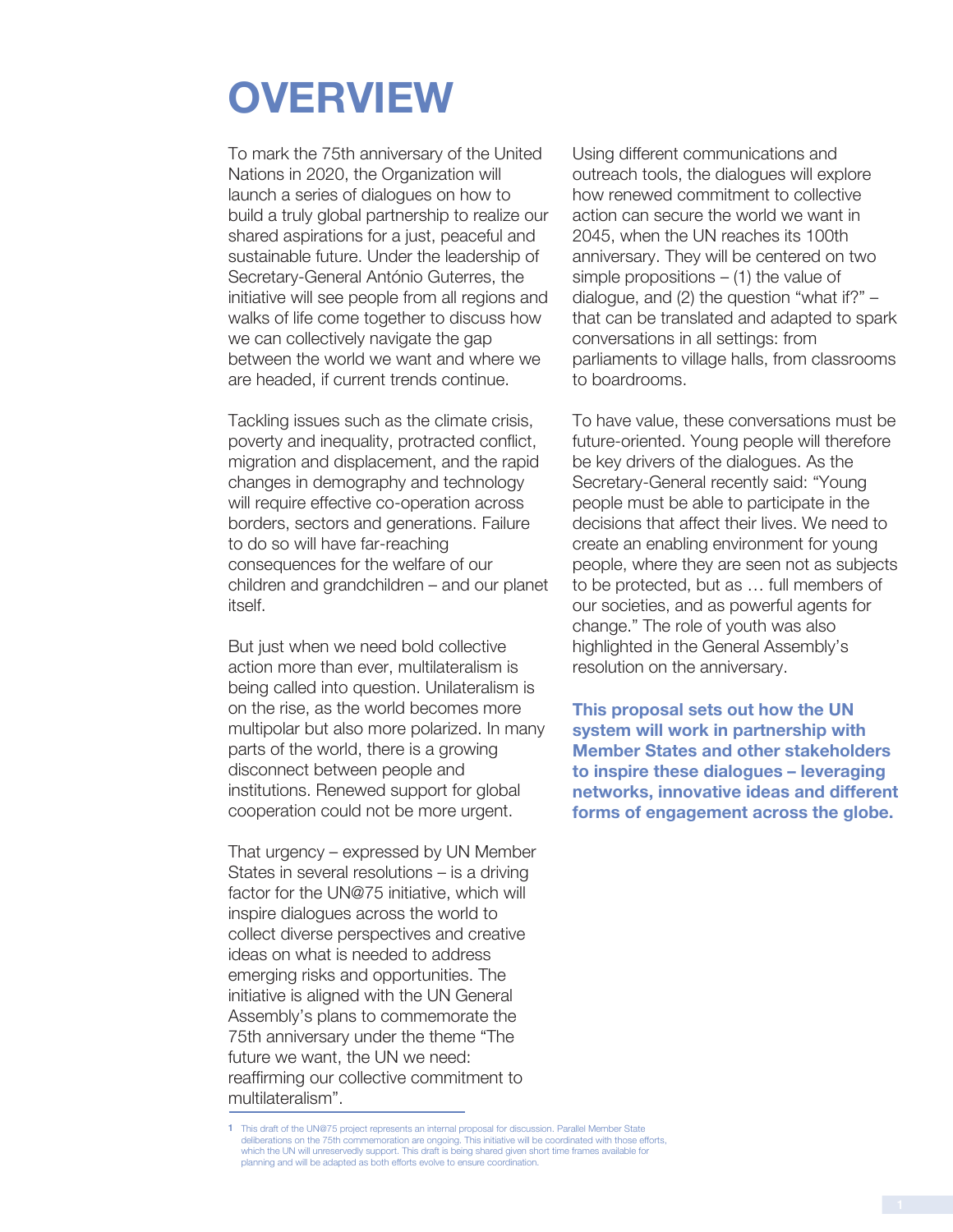# **DELIVERABLES<br>AND TIMELINE**

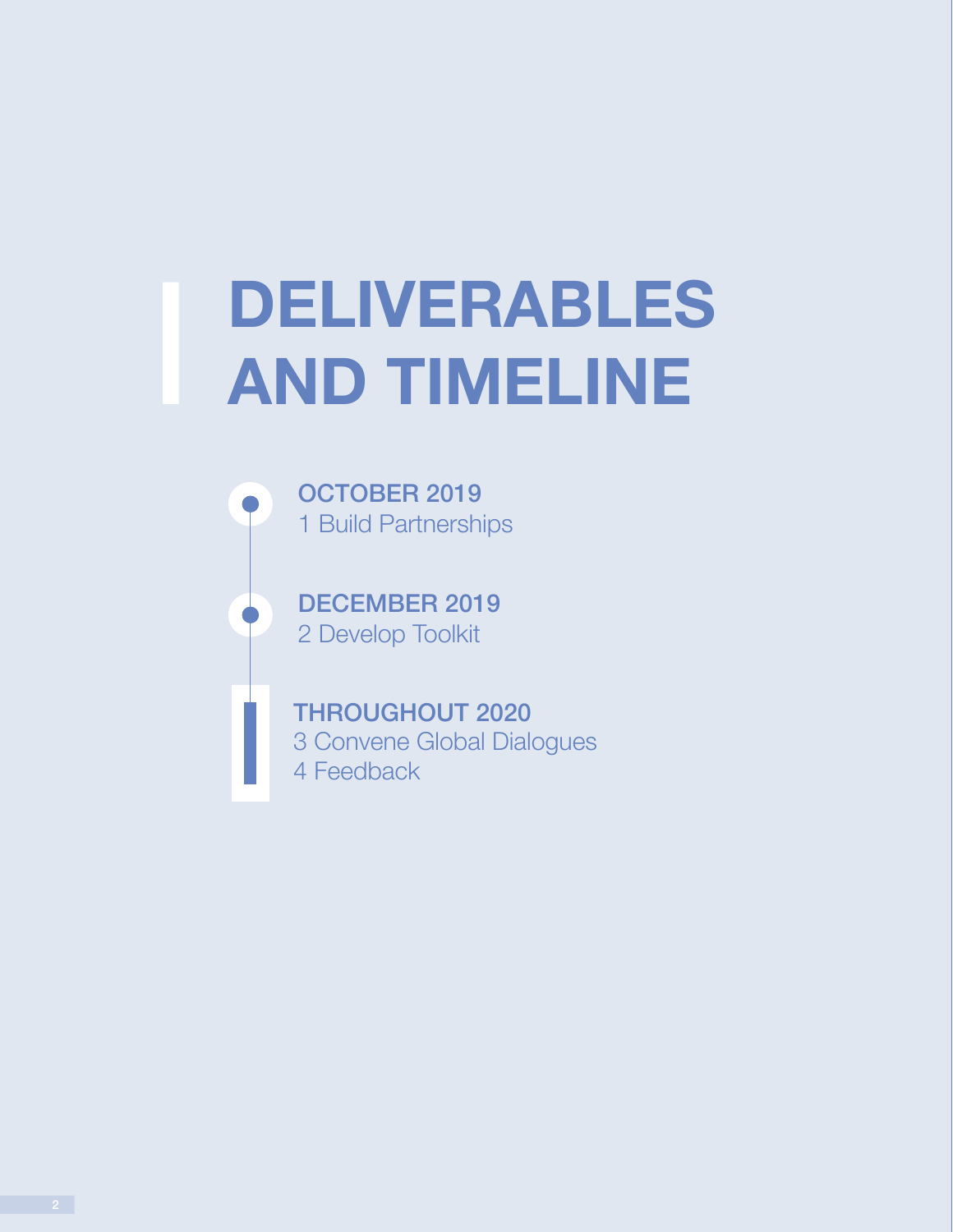#### **OCTOBER** 2019 **1 BUILD PARTNERSHIPS**

The UN@75 team will use existing partners and networks, notably those created to support the 2030 Agenda, to gain reach and impact, whilst building new partnerships that can support the UN and Member States going forward. The UN system – in particular, the Department of Global Communications (DGC), the Department for General Assembly Affairs and Conference Management (DGACM) and the Office of the Envoy on Youth – will provide the backbone for this effort, working closely with Member States, regional and other international institutions, and stakeholders such as foundations, the private sector and civil society.

Every effort will be made to capture as many voices as possible, with specific strategies developed for different stakeholders, including:

#### Youth

As shown by the emergence of the youthdriven global climate movement and other initiatives, young people are powerful agents for change and will be key drivers of the dialogues.

#### Civil Society

From large organizations to small grassroots groups, civil society can help to convene the dialogues and ensure the UN@75 initiative reaches voices that are traditionally under-represented. This will include tapping into existing dialogues and activities organized around the Sustainable Development Goals (including SDG Advocates), which can serve to reinforce their work and the 2030 Agenda as a shared vision of the future.

#### Academia, Think-Tanks and Educational Institutions

These partners will be important hosts and contributors to the dialogues, including by generating innovative ideas and solutions to shared challenges.

#### Member States

UN@75 hopes that dialogues will be held in all 193 Member States. National government support is critical. They are envisaged as principal partners to activate these dialogues, through New York-based representation, through national capitals and parliaments, and through the national interlocutors of Resident Coordinators, where they are present.

#### Media and Tech Platforms

These partnerships will serve as platforms for the dialogues and channels for engagement and feedback, and will form the basis of deeper engagement by these stakeholders, who have a crucial role to play in fostering understanding across different constituencies. UN offices will engage local media partners wherever possible.

#### Business and Labour

This will include working with leaders from the private sector, and employee and consumer organizations that are already engaged in thinking about the future and the SDGs, and leveraging their networks and insights on how to engage others in their sectors.

<sup>2</sup> Including SDG Advocates, SDG Media Compact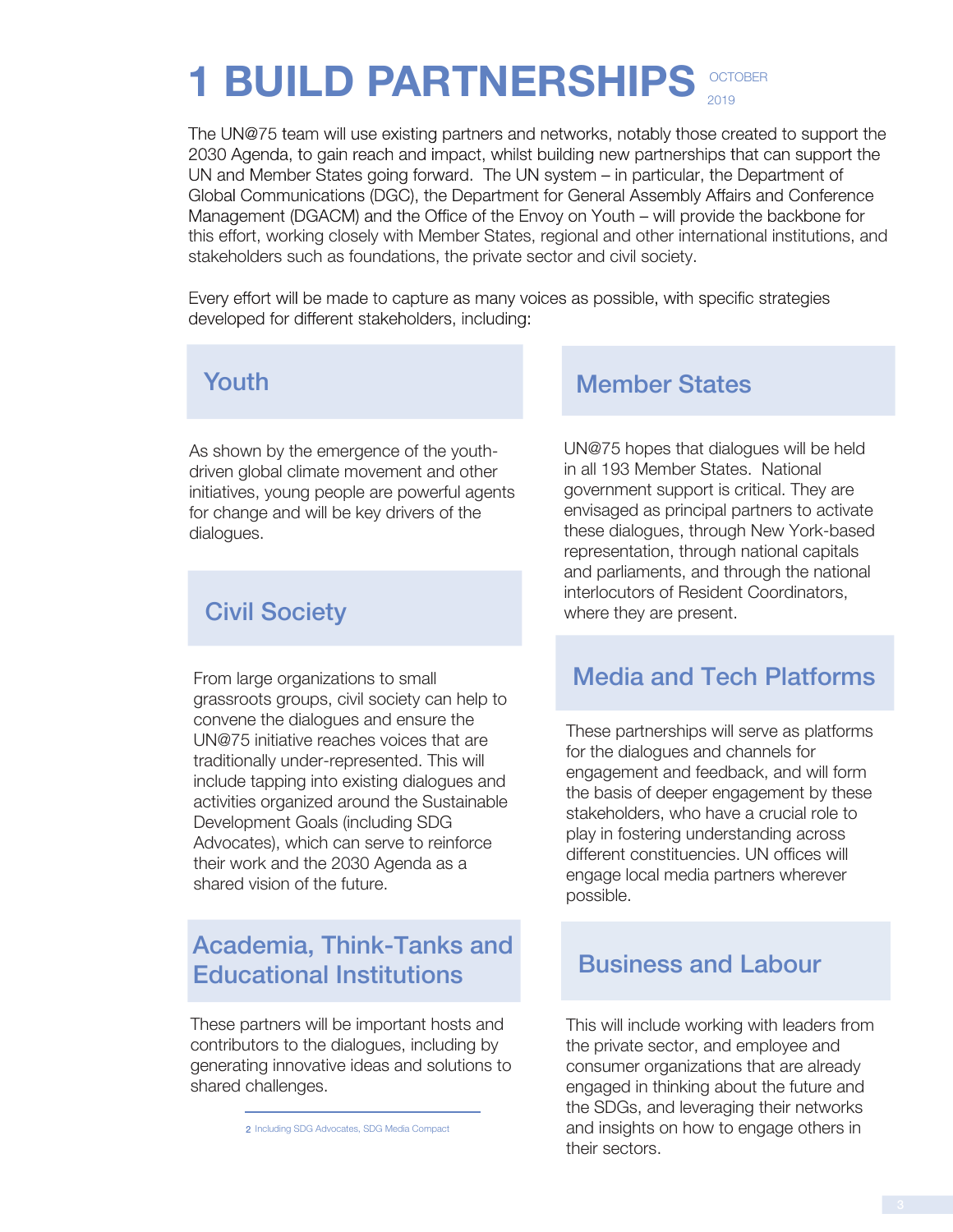#### **2 DEVELOP TOOLKIT 2019** 2019

Drawing on the experience of comparable initiatives, including the MYWorld campaign toolkit<sup>[3]</sup>, UN@75 will develop a toolkit to inspire the dialogues and gain feedback. It will include:

**Multimedia materials**, such as a message from the UN Secretary-General, films to support the dialogues, and a social media campaign to publicize them.

**Framing questions**, to facilitate the dialogues using the convening power of participating entities and their networks.

Digital and analog feedback loops to gather views and recommendations and solutions emerging from the dialogues.

The toolkit will catalyze and empower groups around the world to convene their own conversations. The toolkit will be adaptable to different audiences, but with sufficient coherence in methodology to allow results to be comparable. Developed creatively and deployed widely, the toolkit will enable the UN to engage diverse groups of citizens and capture voices of those who may not otherwise be heard.

The dialogues will be informed by a simple premise – what if? They will ask people to imagine two visions of the future, with questions such as:

The world we want to see for our children and grandchildren, and as the UN reaches its 100th anniversary (in 2045) |<br>|<br>|<br>|<br>|<br>|

*100th anniversary, what kind of world* 

*would we want to have created for our children and grandchildren? What do you see as the main challenges, and opportunities, that the world will face in the future? How would we have managed against the threats we faced?* 

#### Where the world is heading if current trends continue

2

*What would the world look like without global cooperation? Without institutions like the UN, and its ideas and operations? Where the world is heading if current trends continue? Will we have achieved the SDGs?* 

> They will then explore how invigorated, inclusive and meaningful cooperation can help us make a positive impact on our future trajectory.

*How do we achieve that vision? What actions do we each need to take? Why is cooperation necessary? What role should the UN and other institutions play to help us act together?* 

A dialogue about both visions, and the role of human and international cooperation, can inform and inspire people about the relevance to their lives of global Picture the world in 2045. On the UN's cooperation and multilateral institutions.

<sup>3</sup> See http://about.myworld2030.org/toolkits-sub-page/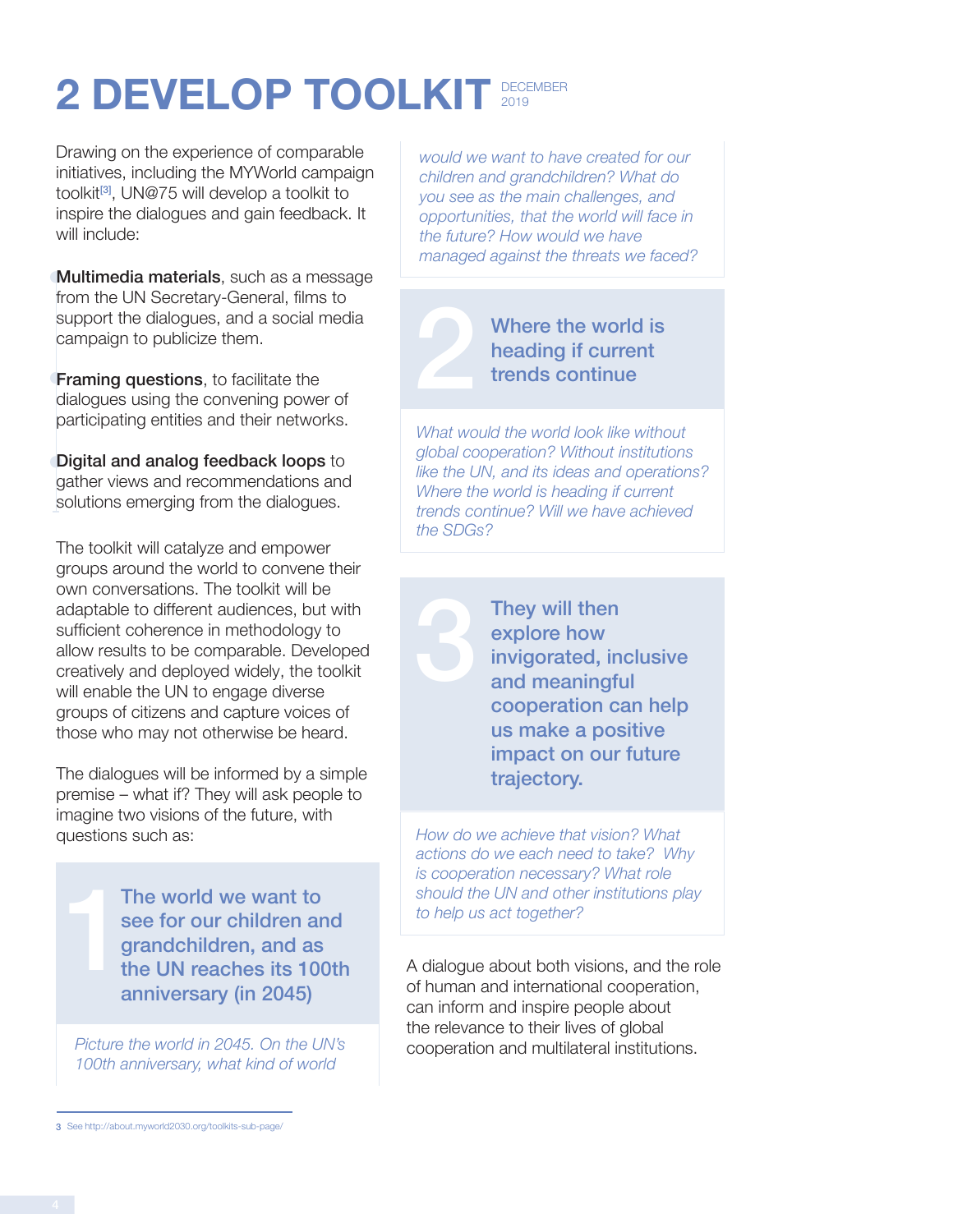## **3 CONVENE DIALOGUES** 2020

The dialogue tracks outlined below will extend through 2020. Those that have concluded mid-year will enable analysis and consolidation of results for consideration by UN inter-governmental bodies, UN leadership, partners and the public prior to the UNGA High-Level Week Summit and other events. Both DGC and DGACM will support UN@75, by enlisting communicators across the UN system as well as external partners to weave a compelling thread across other campaigns, and by integrating the UN@75 initiative into planned events throughout 2019-2020[4] .

Throughout the initiative, a combination of new media, creative and digital tools<sup>[5]</sup> will be used. Innovative platforms using new and creative ways of engaging citizens will facilitate a blend of live and online dialogues<sup>[6]</sup>. Dialogues will be conducted through the following means:

#### United Nations Convened

The UN will leverage the full breadth of its capacities and global presence to facilitate dialogue within and between diverse groups of people. Working closely with DGC, UN@75 will encourage UN staff to convene, support or coordinate dialogue events with their local, national and regional partners – from remote field stations to UN Headquarters, regional offices and commissions, including:

UN Resident Coordinators and Country Teams, Information Centres and Regional Commissions - Under the leadership of UN Resident Coordinators, UN Information Centres and UN Regional Commissions, UN entities will deploy the toolkit to host dialogues together with local and national partners. Partners will host dialogue events in geographically diverse cities around the world, as well as in strategic locations with UN historical signicance.

The format of these consultations will vary by context but will aim to create a space or public dialogue and support eorts to link these with national government counterparts. RCOs may also support civic and media campaigns to discuss UN multilateral values and civic action, drawing on UN Associations or similar groups where they exist<sup>[7]</sup>.

UN Chief Executives Board (UN System) - UN Chief Executives Board has been briefed on the initiative; each UN entity will lead its own agency-wide strategies and actions, each leveraging their partners, to explore thematic aspects relevant to their mandates. Many UN agencies, funds and programmes have already begun planning for UN@75 events and activities in 2020<sup>[8]</sup>.

UN Global Compact and UN Office on Partnership - The UN Global Compact will reach out to business community partners to participate and support, including at the country level. This will include leveraging existing coalitions supporting the 2030 Agenda, such as

- 5 For example: contests/use of Instagram/festivals/VR project on My World 2045
- 6 For example, see https://www.unlivemuseum.org/
- 7 For example, see https://betterworldcampaign.org/
- 8 For example, UN Women is planning regional dialogues linked to Beijing +25; the UN Office of Counter Terrorism us exploring ways to link its High-Level<br>Counter Terrorism Week 2020; UN Department of Operational Support is

<sup>4</sup> UN anniversaries and reviews in 2020 include renewed INDCs mandated by Paris Agreement, second 4-year cycle of HLPF/SDGs, Beijing+25, 20th anniversary of UNSCR 1325, Copenhagen+25, 2020 Nuclear Non-Proliferation Treaty Review Conference, Peacebuilding Commission 15 year review, UN Human Rights Treaty Body review, Post-2020 Biodiversity Framework Conference, among others. This also includes Expo 2020, which will convene just before UN Day 2020 (24 Oct) in<br>Dubai, UAE and is expected to host 190 pavilions and millions of and games to engage with young people. Member States will also have an opportunity to participate the annual UN civil society conference. Another event, the annual UN civil society conference will integrate UN75 themes and outreach approaches.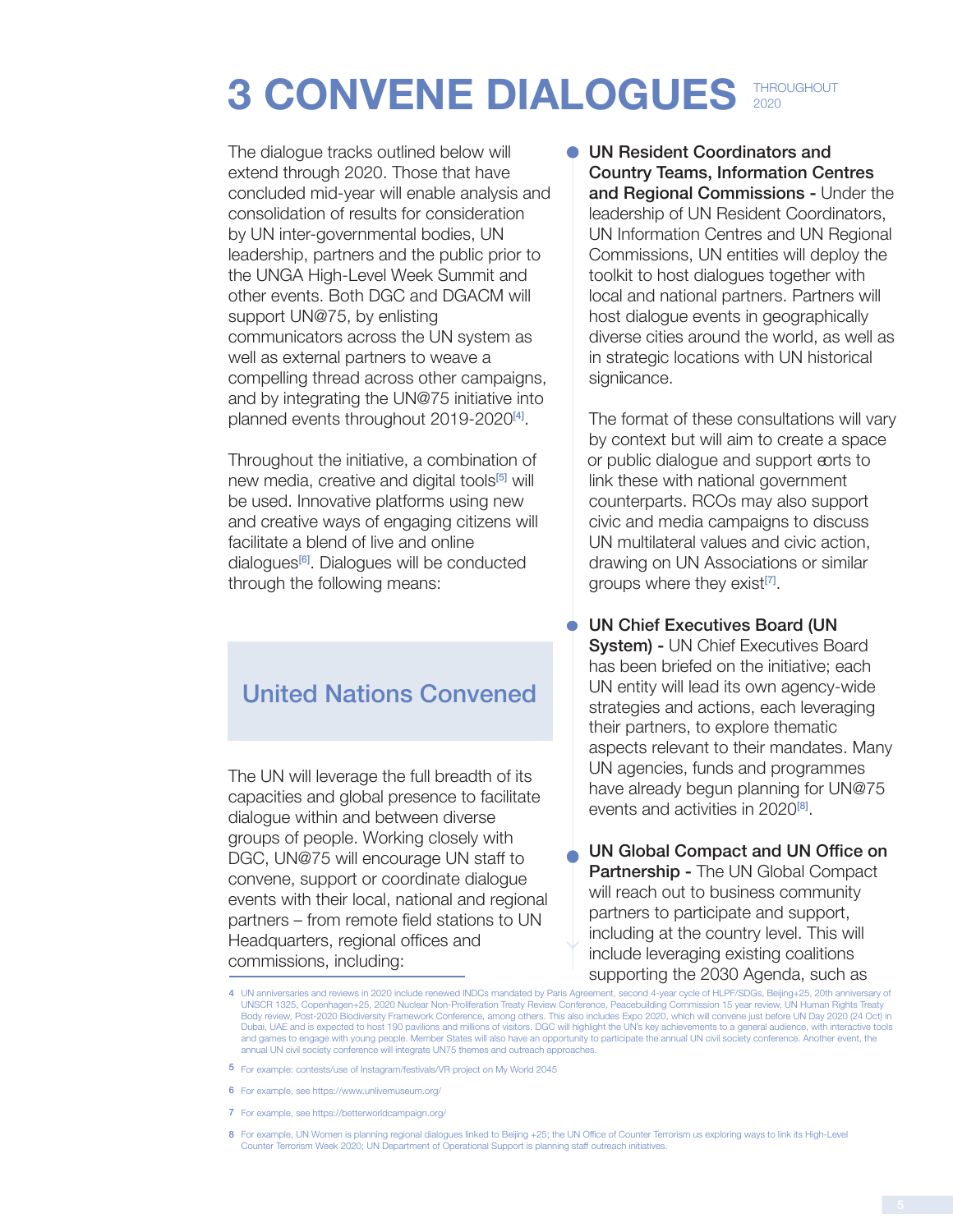the Global Compact's Local Networks as

Youth Outreach - Organizers will draw on expertise of the Secretary-General's Envoy on Youth, DGC, UNICEF, and UNFPA, in partnership with partners to ensure youth are at the center of the debate.

The youth outreach effort will include drawing on high schools and universities, as well as local youth movements. It will take advantage of existing platforms such as the ECOSOC Youth Forum, as well as the Major Group for Children and Youth, National Assemblies, sporting events and associations, and United Nations Associations, especially where these have campus chapters and a youth focus.

Model United Nations (MUN) will be important as they include approximately 400,000 participants. Simulations from Model UN could dedicate a debate to the UN@75 theme.

UN Headquarters - UN Headquarters locations receive more than a million visitors every year, around half of whom take a guided tour. Throughout 2020, tours at HQ in New York, Geneva, Vienna and Nairobi will spread key messages about the anniversary, to raise awareness and collect feedback from visitors.

**Expo 2020 (20 October 2020 – 10 April** 2021) - The United Nations will have its own pavilion at Expo 2020 in Dubai, UAE that will feature an historical as well as a forward-looking exhibit of the work of the United Nations. The Pavilion represents an opportunity to showcase highlights from the dialogue outcomes / summaries. **UN staff, including staff councils and unions** -

Staff are the Organization's lifeblood and major asset. They will be important ambassadors for this initiative, as well as instigators and participants in the dialogues, and key allies for social media outreach.

#### Global Citizen Consultations

Building on successful past consultations, including those done in the lead up to the SDGs, COP21, and Paris climate summits<sup>[12]</sup>, UN@75 will work with specialized partners to conduct a complementary consultation process around the globe.

These consultations will be used to develop a deeper evidence base about popular opinion, values, and aspirations. They will be designed based on best practice to engage diverse constituencies and yield analysis that can be easily communicated to policymakers stakeholders and media, at local, regional and global level.

The UN@75 will seek to engage a firm or firms with a track record in this area, particularly with experience of demographic diversity and global reach. The process will also be designed in a way that is transparent and replicable, so that it can be used by any organization or citizens wanting to participate.

#### Partner-Led Dialogues

The toolkit will allow for partner-led, partnermotivated dialogues around the world. UN@75, working closely with DGC, will provide a channel through which ideas and views generated can i) inform public debate; ii) be considered by national and international policy-makers; iii) support achievement of the 2030 Agenda; iv) inspire greater civic engagement; and v) contribute to the global discussion for a more effective multilateralism.

well as industry groups. The UN Office for Partnerships will also work with wider stakeholder networks including the SDG Advocates<sup>[9]</sup>, sports associations, and others.

<sup>9</sup> For example, see https://www.unsdgadvocates.org/

<sup>10</sup> The ECOSOC Youth Forum is a platform for young leaders from around the world to engage in a dialogue with UN Member States on achieving the SDGS

<sup>11</sup> New York, Geneva, Vienna and Nairobi

<sup>12</sup> Ten thousand citizens, from 76 countries on five continents and 13 islands were asked what decisions they would make if they were involved in the Paris agreement. Results<br>were presented to policy-makers involved in the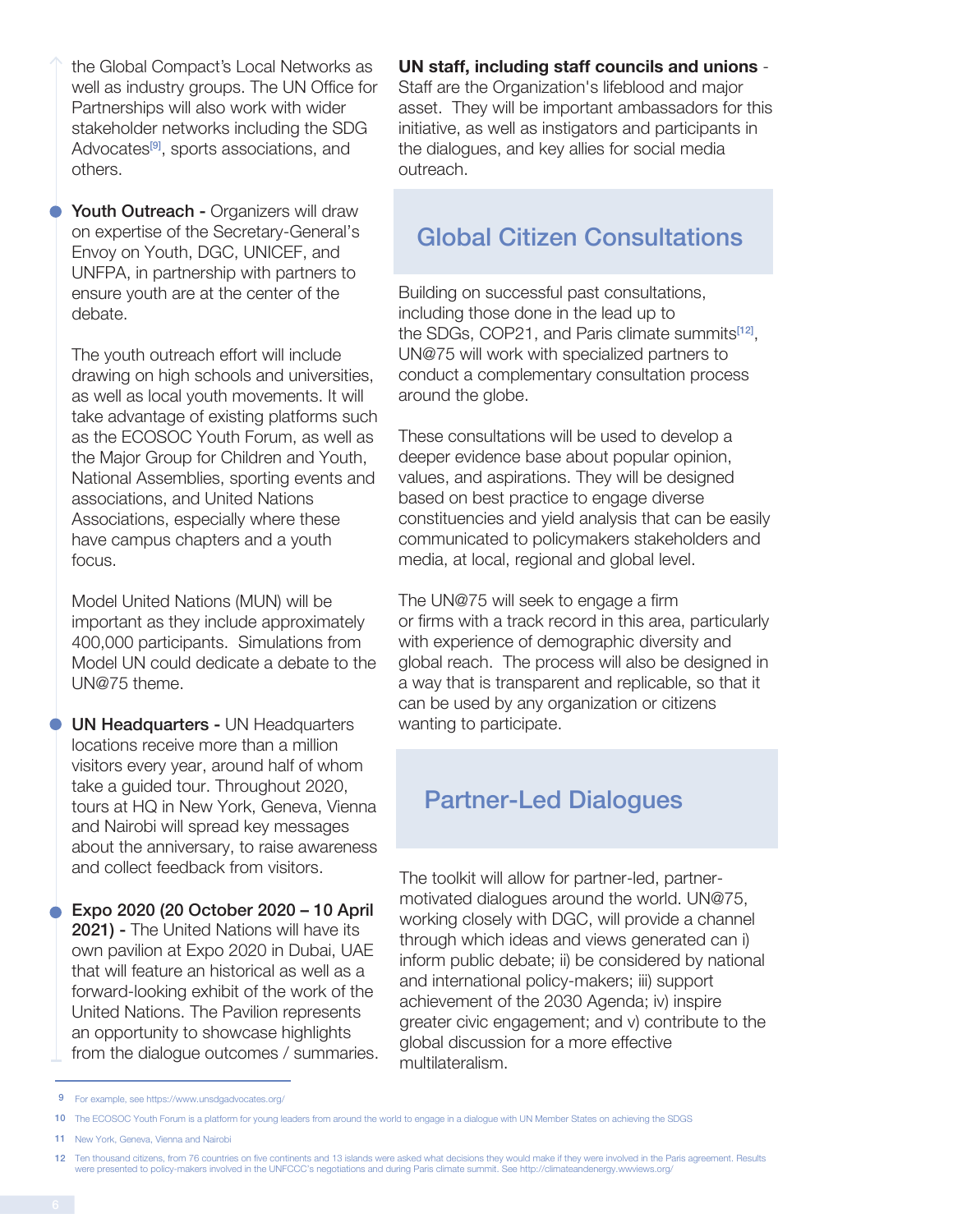Hosted by a range of partners, these dialogues will vary according to local context but will have coherence with theme and approaches outlined in this note. These dialogues will be hosted by and within the following communities:

**National Governments - The Secretary-**General hopes that all Member States will consider holding dedicated dialogues in 2020, or integrating the theme of global cooperation into existing events, such as Model UNs, for which planning is already underway. UN@75 will seek to support and publicize these events, with a special focus on educational institutions.

**Parliaments** - As a prime locus for dialogue, national and regional parliaments will also be important partners. Outreach will be conducted via national governments, as well as through organizations such as the Inter-Parliamentary Union. Efforts will also be made to reach out to local and regional governments, including cities.

Global civil society networks - In the lead up to 2020, several civil society coalitions and organizations have become part of a growing transnational network for global governance renewal, and are well placed partners to support UN@75. These like-minded initiatives are coordinating closely on planned events and consultations at the global, national and sub-national level through partner networks<sup>[14]</sup>.

Coalitions such as UN2020[15], UN Associations, Together First<sub>[16]</sub> and others are dedicated to using the 75th anniversary as an opportunity to take stock and strengthen the organization and will be key allies.[17]

Academia and think tanks - Think tanks and universities throughout the world will be invited to contribute research and convene policy dialogues in many cases linking with established research tracks and workstreams. We will also strive to build a series of town halls through a consortia of partner universities. A "2045 Project" will be launched in conjunction with the UN Foundation, with public debates, future-oriented policy white papers, events, panels and substantive dialogue series to take place over several months and in distinct regions, culminating in a common repository of ideas and insights for collective action for the future.

Consideration of specific cross-cutting transnational challenges for multilateral cooperation will be prioritized, and may include topics such as: migration, climate change and biodiversity loss, terrorism, digital and AI disruption, threats to international peace and security and inequality.

Philanthropic and business

communities - Both philanthropic and private sector actors will play a key role – supporting, facilitating or participating in dialogue events. Companies will also be invited to participate. This would be encouraged through Global Compact and other channels both in large companies and SMEs.

<sup>13</sup> For example, see https://www.ipu.org/our-work/youth

<sup>14</sup> For example, see https://news.un.org/en/story/2018/08/1017702

<sup>15</sup> See http://un2020.org/

**<sup>16</sup>** Together First is a movement of global citizens coordinated by a network of over 100 experts, practitioners, civil society activists and business leaders from all regions of the world. See https://together1st.org/

<sup>17</sup> Others will include organizations such as: World Federation of UN Associations, UN Foundation, SDG Networks - Major Groups and Other Stakeholders (coordinated by UN DESA), Department of Global Communications Civil Society Partner Network, UN Commission on the Status of Women (CSW) (ECOSOC), Global Citizen and Project Everyone.

<sup>18</sup> These will include institutes such as the Stimson Center, United Nations Foundation, NYU Center for International Cooperation (CIC), Friedrich Ebert Stiftung, the Academic Council of the UN System (ACUNS), UN Academic Impact network , UN University's Centre for Policy Research (UNU-CPR), Doha Institute for Graduate Studies, CIVICUS (South Africa), university of Guadalajara (Mexico), Global Green Growth Institute (South Korea), International Peace Institute, Global Challenges Foundation, Instituto Igarapé (Brazil), the Commission on Global Governance, South African Institute of International Affairs, Institute for Global Policy Dialogue (South Africa), and many others.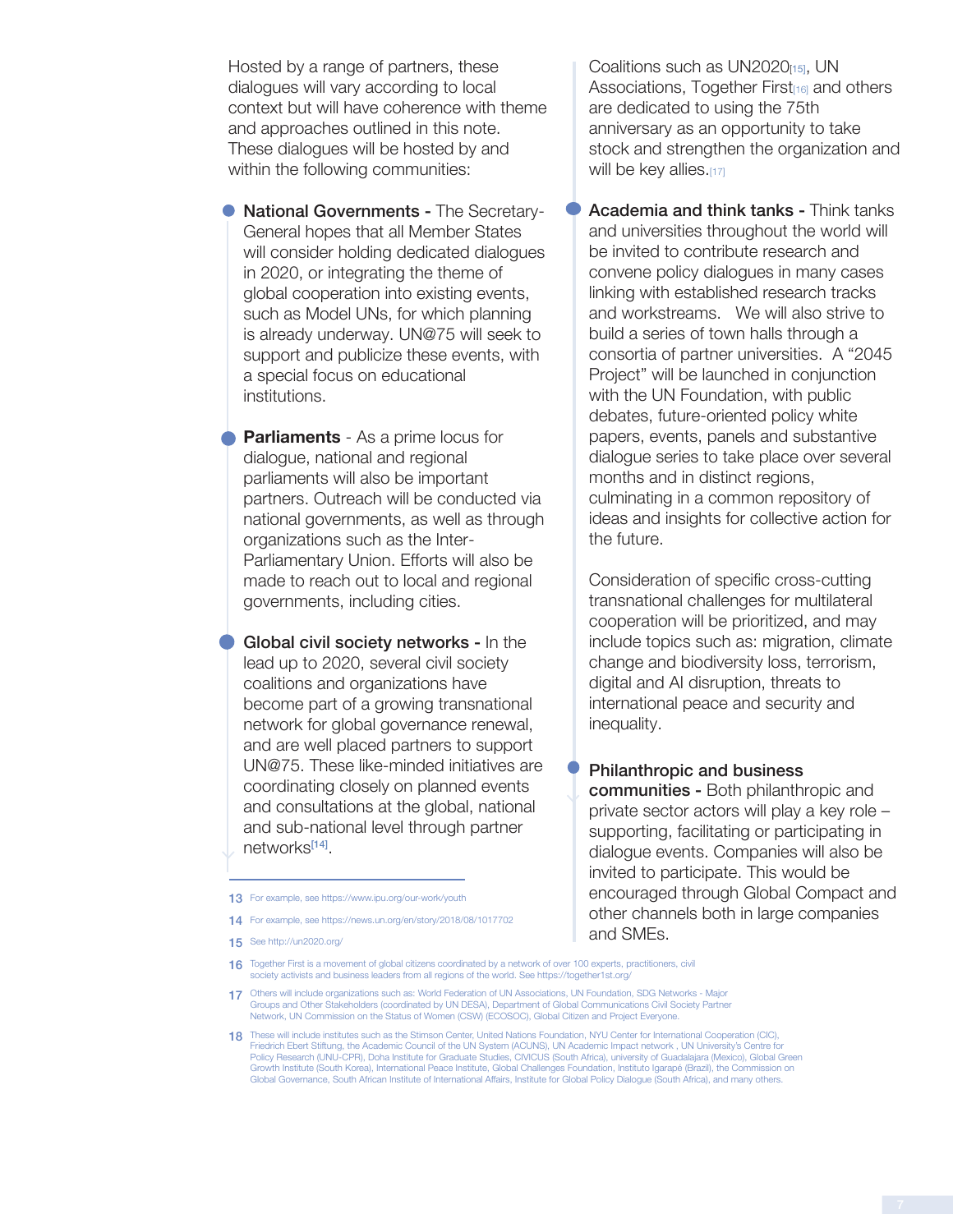Bretton Woods Institution & Regional **Organization - UN@75 is coordinating** with the International Monetary Fund (IMF)<sup>[19]</sup> and the World Bank, which are celebrating their 75th Anniversary in 2019.

This effort will also include engagement with regional organizations such as the Organisation of American States (OAS), the African Union (AU), the Arab League, ASEAN, OECD, G20 and others.

Social media platforms - Partnerships will be sought with social media platforms to host the dialogues, and generate broad participation across very diverse communities. In addition, these actors will be invited to consider their own role and contribution to fostering understanding across different constituencies.

#### **4 FEEDBACK** THROUGHOUT 2020

A video message by the Secretary-General will invite people to participate in the dialogues with a commitment that those voices will be brought to the attention of world leaders. The following channels will be used for feedback of the discussion and ideas to emerge from the dialogue:

An online platform is being created which will host results from dialogues around the world. Local, national and international leaders can use this platform to better understand the concerns, aspirations and future visions of their citizens. The online platform may be created in a way to allow for other types of citizen engagement and action, from writing to decision-makers to taking personal action. Social media platforms will also be used to stimulate and facilitate deeper interaction.

#### **Online Platforms Secretary-General**

In addition to directly participating in dialogue events, the Secretary-General and his senior management team will commit to listening to dialogue feedback, and will create opportunities for other UN leaders to do the same.

#### Local Feedback

Dialogue results will be shared publicly

### The Unique Voice of the Secretary-General

The UN Secretary-General will play an outsize role as visible "leader and listener" throughout this campaign. He will use his travel and good offices as a chief instrument of engagement. He will stimulate dialogues in United Nations cities and in locations around the world on the theme of UN@75 with a range of influential public figures and leaders and diverse groups of citizens.

<sup>19</sup> See https://www.imf.org/external/pubs/ft/fandd/2019/06/index.htm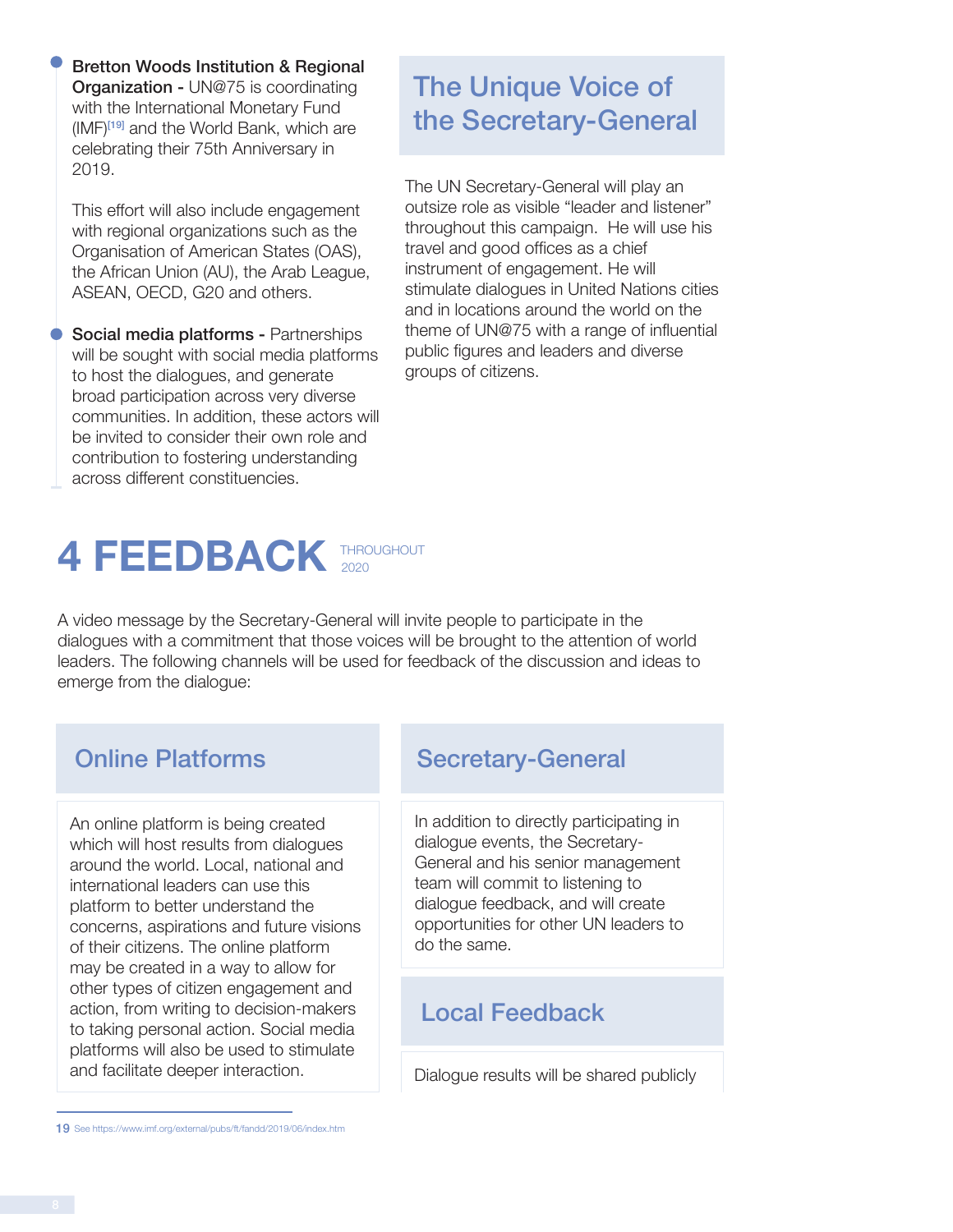within their own contexts to inform public debate and inspire public engagement around aspirations and issues raised.

#### Other Meetings

Partners are currently discussing various opportunities for feedback from dialogues. For example, the 2020 UN civil society conference/NGO forum will discuss dialogue results for a June 2020 NGO event which will aim to inform the General Assembly's September 2020 declaration.

#### High Level Meetings and **Events**

Feedback will be documented and shared in innovative formats and events with Member States, UN leadership, civil society and partners in the Summer and Fall of 2020.

Numerous events and high-level meetings throughout 2020 will be opportunities to feed dialogue outcomes into policy deliberations at various levels. This will include a series of events outlined in the General Assembly resolution adopted in June 2019. UN@75 will work closely with DGACM to identify opportunities.

20 For example, this may include profiling 'individuals of change' who embody the values of the United Nations and are working for positive progress on collective action.

#### UNGA High Level Week (September 2020)

The most notable of these will be a high-level meeting of the GA held in New York, on 21 September 2020, to commemorate the anniversary. In addition to Heads of State and Government, youth representatives from the ECOSOC Youth Forum, civil society representatives and other stakeholders who have been part of this initiative will be invited to participate.

#### Creative Campaigns

Creative partners will translate ideas and messages from dialogues into creative mediums designed to reach broader audiences.[20]

#### Launchpad Post-2020

Following presentation of results to the UNGA, feedback will be shared among stakeholders to inform subsequent policy discussions or actions. An independent evaluation of the results will be done at the end of the year.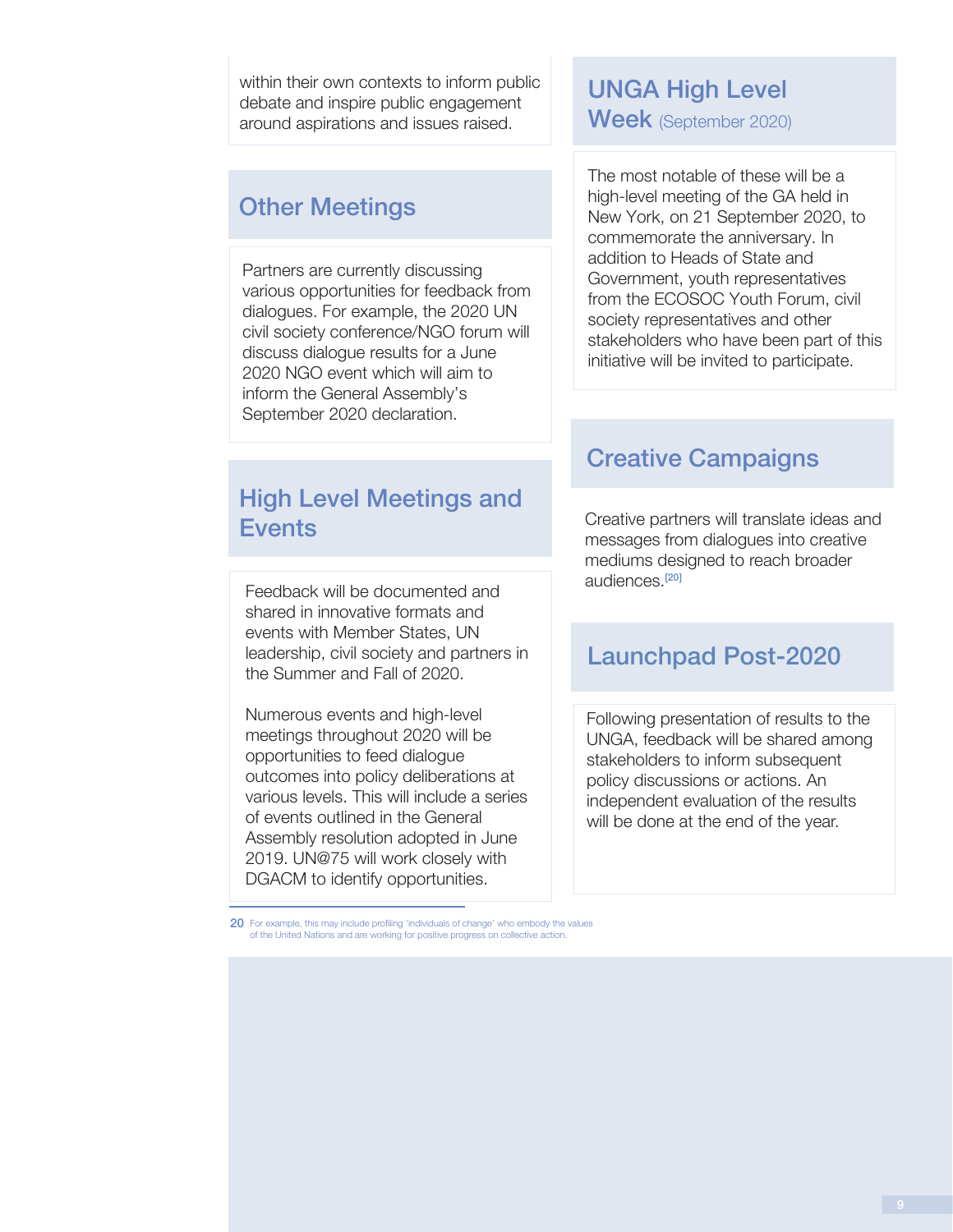**OPERATIONAL PLAN AND INDICATIVE BUDGET**